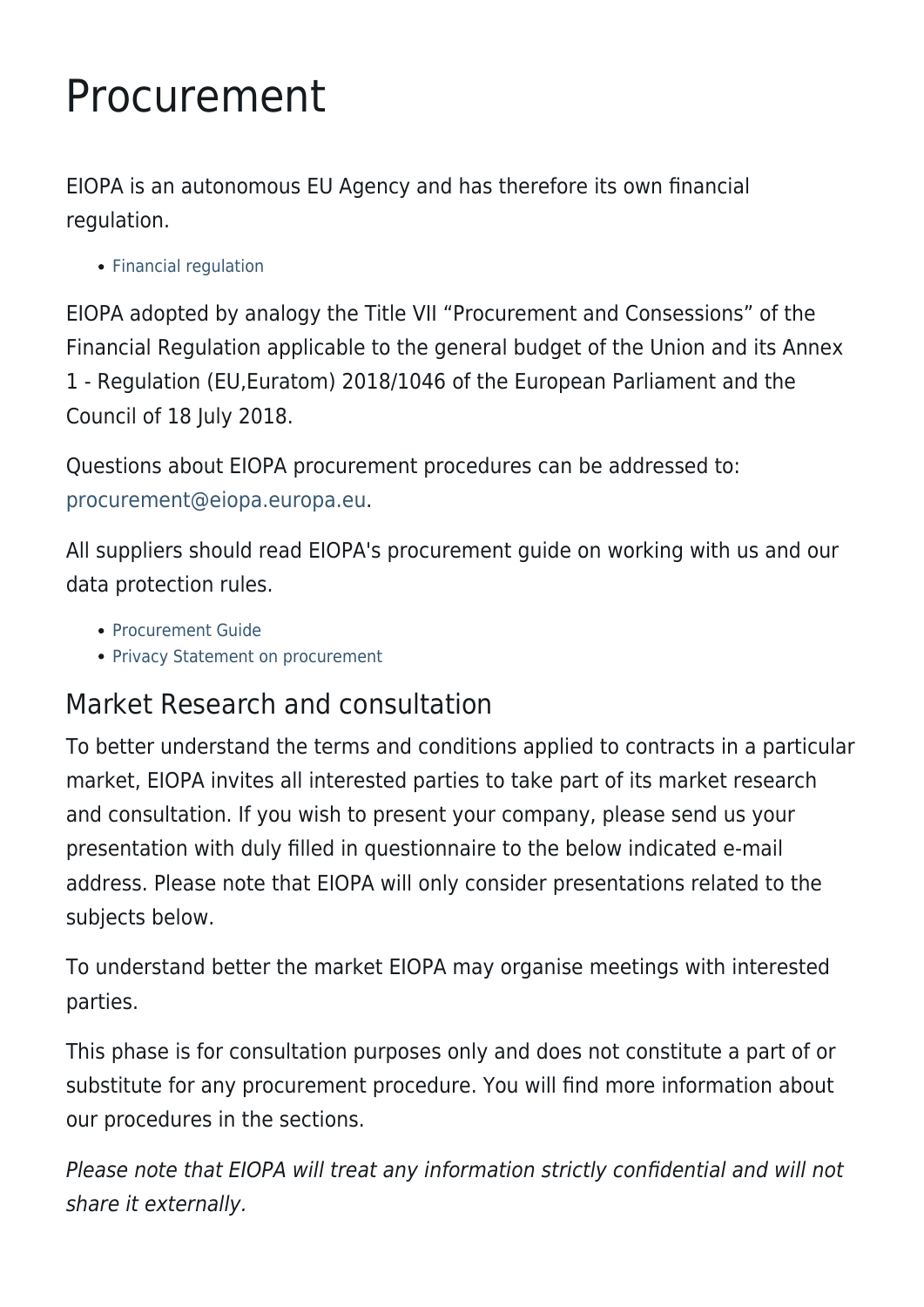| <b>Subject</b>                                                                       | <b>Timing</b>                    | <b>Contact</b>              |
|--------------------------------------------------------------------------------------|----------------------------------|-----------------------------|
| Market research on<br>Real Estate market<br>data<br>Questionnaire to be<br>filled in | Deadline: 18<br>February<br>2022 | procurement@eiopa.europa.eu |

### Currently planned open procedures

During 2022 the Agency plans to run the following open procedures:

| <b>Subject</b>                                | <b>Short description</b>                                | <b>Planned</b><br>launch |
|-----------------------------------------------|---------------------------------------------------------|--------------------------|
| Assessment centre<br>services for recruitment | <b>Management Skills</b><br>Assessment                  | <b>March 2022</b>        |
| Market research<br>services                   | Mystery shopping<br>services in the insurance<br>sector | <b>March 2022</b>        |
| Pre-school education<br>services              | Childminding                                            | May 2022                 |

### Currently running open procedures

EIOPA does not send out hard copies of tender documentation. All necessary documentation is supplied electronically via the links below. If you experience any problems, email us indicating the reference number and title of the tender you are interested in: [procurement@eiopa.europa.eu](mailto:procurement@eiopa.europa.eu).

Clarifications of and/or amendments to the documentation may be made during the period for submission of offers. These notifications are made under the reference number of the relevant tender procedure. Please check the respective websites regularly to ensure that you have the most up-to-date information for preparing a tender.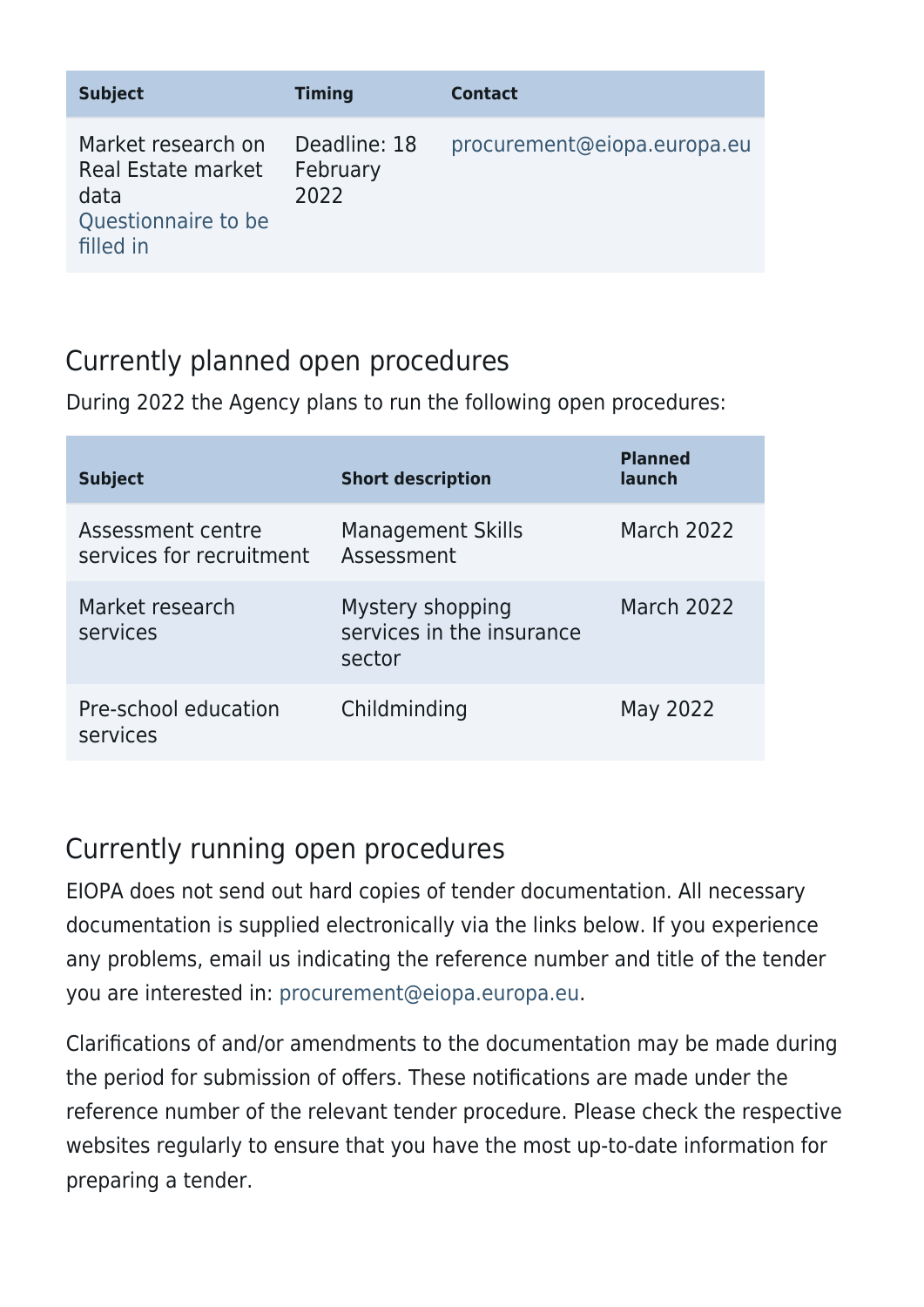| Subject                                     | Ref. number              | OJ contract<br>notice number | Communication    |
|---------------------------------------------|--------------------------|------------------------------|------------------|
| Provision<br>of Catering<br><b>Services</b> | EIOPA-OP-144-2022 2022/S | 062-162073                   | <b>Documents</b> |

#### Interinstitutional calls for tender

The main reason for interinstitutional cooperation in procurement is the potential economies of scale arising from pooling the purchasing power and resources of the EU institutions, agencies or other bodies involved.

The lead institution will be the sole representative of the contracting authorities during the procurement procedure up to signature of the contract.

| <b>Subject</b>                                                                                                                                     | <b>Ref. number</b> | OJ contract<br>notice number | Link to<br>procurement<br>documents                |
|----------------------------------------------------------------------------------------------------------------------------------------------------|--------------------|------------------------------|----------------------------------------------------|
| Interinstitutional Call for<br><b>Tenders Concerning</b><br><b>Framework Contract for</b><br><b>ICT Consultancy</b>                                | PROC/2021/12       | 2022/S<br>014-031036         | eTendering -<br>Document<br>library<br>(europa.eu) |
| Interinstitutional Call for<br>Tenders concerning<br><b>Framework Contract</b><br>Application<br>Development,<br>Maintenance and Support<br>(ADMS) | PROC/2021/14       | 2022/S<br>072-191003         | eTendeirng<br>Document<br>Library                  |

Currently planned negotiated procedures above €15,000

During 2022 the Agency plans to run following tenders in this price range: